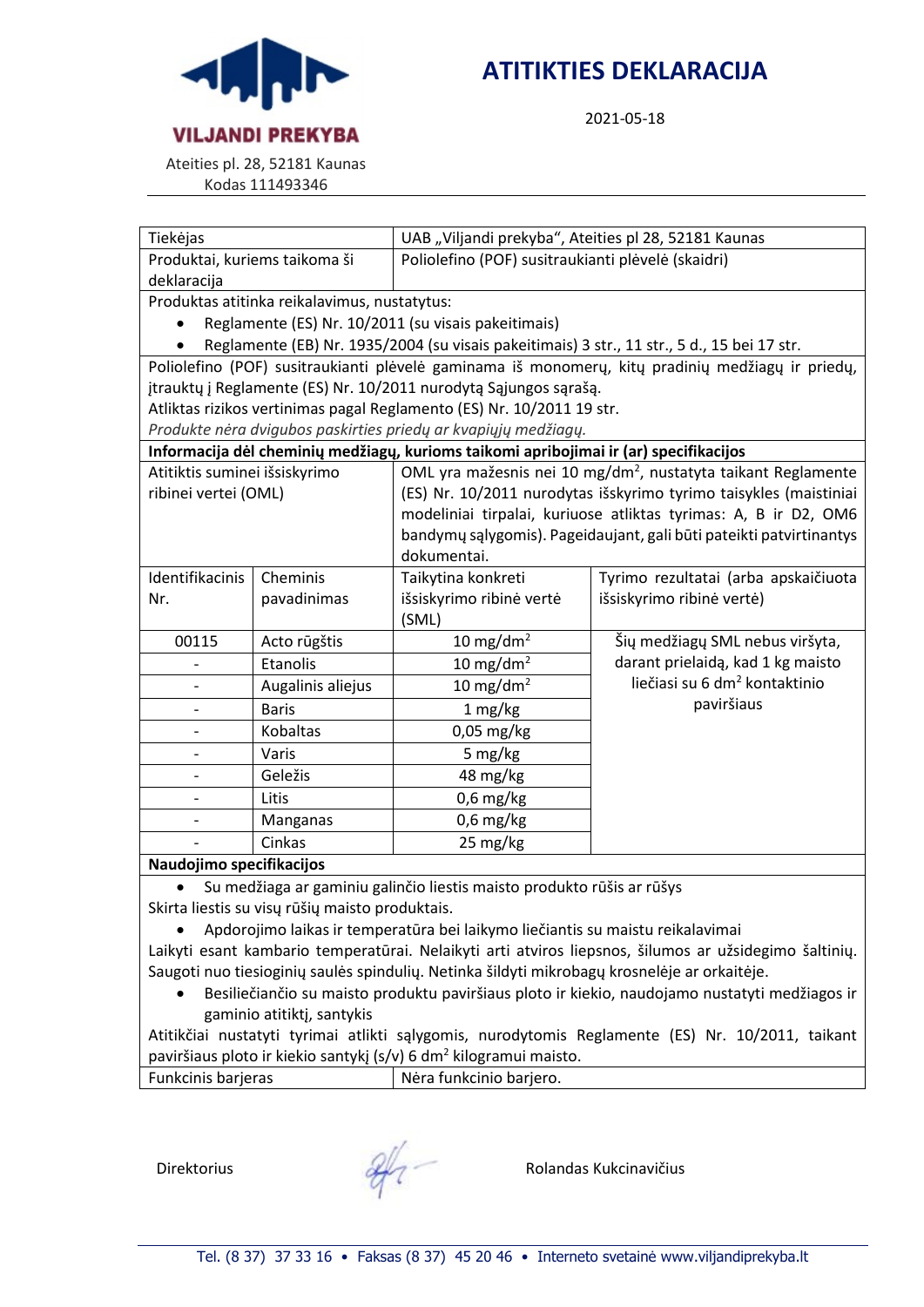

## **Test Report** No. SHAEC1803170302 Date: 28 Apr 2018 . Page 1 of 4

JIANGYIN BAIRUIJIA PLASTICS SCIENCE&TECHNOLOGY CO.,LTD . NO.3 GONGZHEN ROAD, TIANYOU INDUSTRIAL ZONE,JIANGYIN CITY, JIANGSU,CHINA

.The following sample(s) was/were submitted and identified on behalf of the clients as : Polyolefin shrink film

| SGS Job No.:              | SP18-010316 - SH                         |
|---------------------------|------------------------------------------|
| Date of Sample Received : | 23 Apr 2018                              |
| Testing Period:           | 23 Apr 2018 - 28 Apr 2018                |
| Test Requested:           | Selected test(s) as requested by client. |
| Test Method:              | Please refer to next page(s).            |
| Test Results :            | Please refer to next page(s).            |

Signed for and on behalf of SGS-CSTC Standards Technical Services (Shanghai) Co., Ltd..

Mam

Marry Ma. Approved Signatory The results shown in this test report refer only to the sample(s) tested and for clients internal use only. This test report couldn't be used as social justice purpose.

中国·上海·徐汇区宜山路889号3号楼 邮编: 200233



Unless otherwise agreed in writing, this document is issued by the Company subject to its General Conditions of Service printed overleaf, available on request or accessible at http://www.sgs.com/en/Terms-and-Conditions.asp 3<sup>rd</sup>Building, No.889 Yishan Road Xuhui District, Shanghai China 200233 t E&E (86-21) 61402553 f E&E (86-21)64953679 www.sgsgroup.com.cn

tHL (86-21) 61402594 fHL (86-21) 61156899

e sgs.china@sgs.com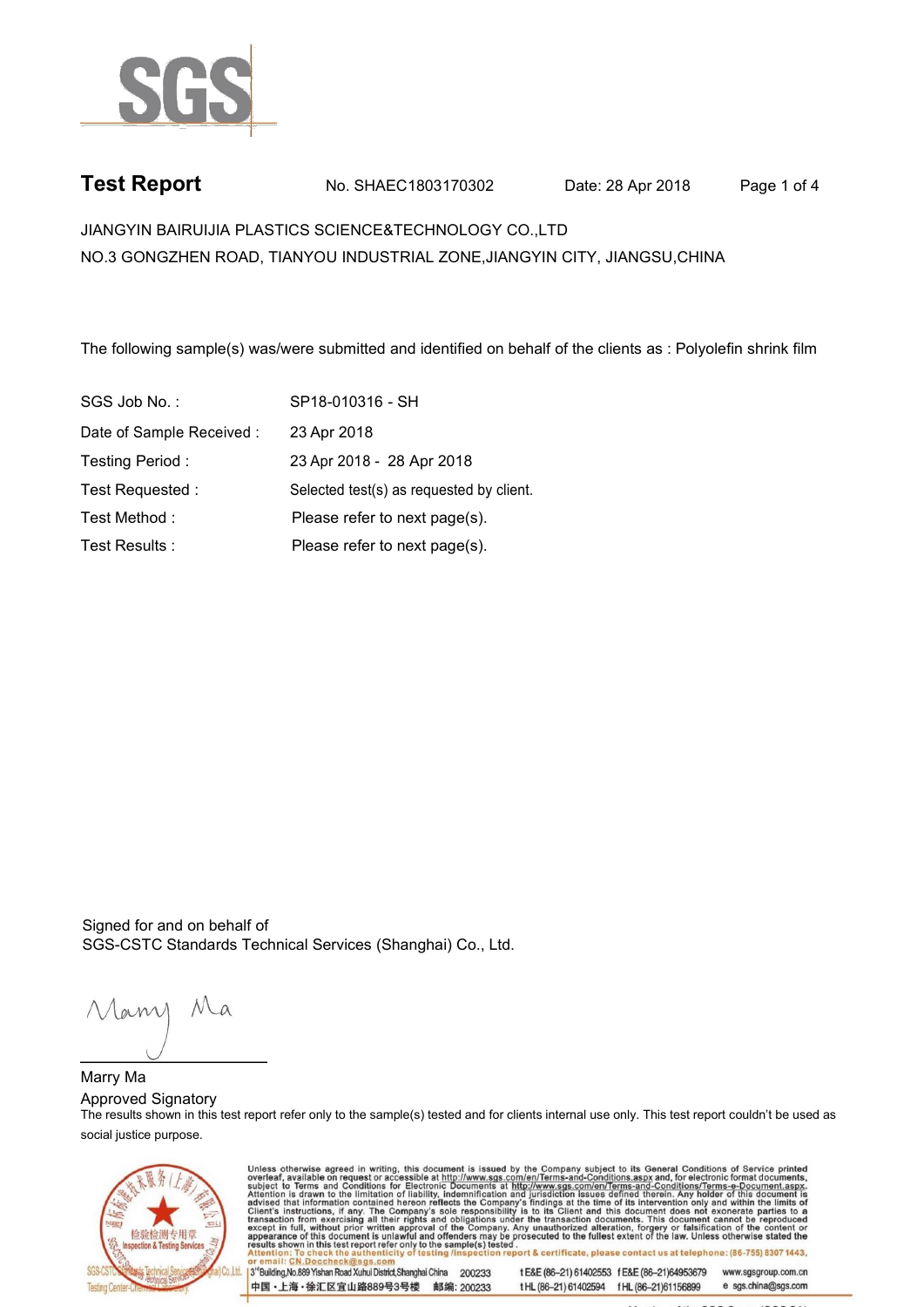

**Test Report** No. SHAEC1803170302 Date: 28 Apr 2018 . Page 2 of 4

Test Results : .

Test Part Description : .

|                                     |                                                                                                                                                                       | (claimed by the client)                                                                          |
|-------------------------------------|-----------------------------------------------------------------------------------------------------------------------------------------------------------------------|--------------------------------------------------------------------------------------------------|
|                                     |                                                                                                                                                                       |                                                                                                  |
| SHA18-18031703.001 Transparent film |                                                                                                                                                                       | <b>PLASTIC</b>                                                                                   |
|                                     |                                                                                                                                                                       | <b>PLASTIC</b>                                                                                   |
|                                     |                                                                                                                                                                       |                                                                                                  |
|                                     |                                                                                                                                                                       |                                                                                                  |
|                                     |                                                                                                                                                                       |                                                                                                  |
|                                     |                                                                                                                                                                       |                                                                                                  |
|                                     |                                                                                                                                                                       |                                                                                                  |
|                                     | $(2)$ mg/kg = milligram per kilogram<br>$(3)$ °C = degree Celsius<br>$(4)$ < = less than<br>(5) MDL = Method Detection Limit<br>$(6)$ ND = Not Detected $($ < MDL $)$ | SHA18-18031703.002 Transparent film<br>$(1)$ mg/dm <sup>2</sup> = milligram per square decimeter |

- Test Requested : In accordance with Ministerial Decree of 21 March 1973 (Italy), Commission Regulation (EU) No 10/2011 of 14 January 2011and its amendments, to determine overall migration. .
- Test Method : For sample 001 :
	- With reference to Commission Regulation (EU) No 10/2011 of 14 January 2011 Annex III and Annex V for selection of condition and EN 1186-1:2002 for selection of test methods; EN 1186-3: 2002 aqueous food simulants by total immersion method; For sample 002 : With reference to Commission Regulation (EU) No 10/2011 of 14 January 2011 Annex III and

Annex V for selection of condition and EN 1186-1:2002 for selection of test methods; EN 1186-2: 2002 olive oil by total immersion method;

| Simulant Used                            | Time     | Temperature         | Max. Permissible<br>Limit | Result of 001<br>Overall migration |
|------------------------------------------|----------|---------------------|---------------------------|------------------------------------|
| 3% Acetic acid (W/V)<br>aqueous solution | 4.0hr(s) | $100^{\circ}$ C     | $10$ mg/dm <sup>2</sup>   | $<$ 3.0 mg/dm <sup>2</sup>         |
| 10% Ethanol (V/V) aqueous<br>solution    | 4.0hr(s) | $100^{\circ}$ C     | $10$ mg/dm <sup>2</sup>   | $<$ 3.0 mg/dm <sup>2</sup>         |
| Simulant Used                            | Time     | Temperature         | Max. Permissible<br>Limit | Result of 002<br>Overall migration |
| Rectified olive oil                      | 1.0hr(s) | $175^\circ\text{C}$ | $10$ mg/dm <sup>2</sup>   | $<$ 3.0 mg/dm <sup>2</sup>         |

Notes :



Unless otherwise agreed in writing, this document is issued by the Company subject to its General Conditions of Service printed<br>overleaf, available on request or accessible at http://www.sgs.com/en/Terms-and-Conditions.asp ion report & certificate, please contact us at telephone: (86-755) 8307 1443, testing /insp tE&E (86-21) 61402553 fE&E (86-21)64953679 3<sup>rd</sup>Building, No.889 Yishan Road Xuhui District, Shanghai China 200233 www.sgsgroup.com.cn 中国·上海·徐汇区宜山路889号3号楼 邮编: 200233 tHL (86-21) 61402594 fHL (86-21)61156899 e sgs.china@sgs.com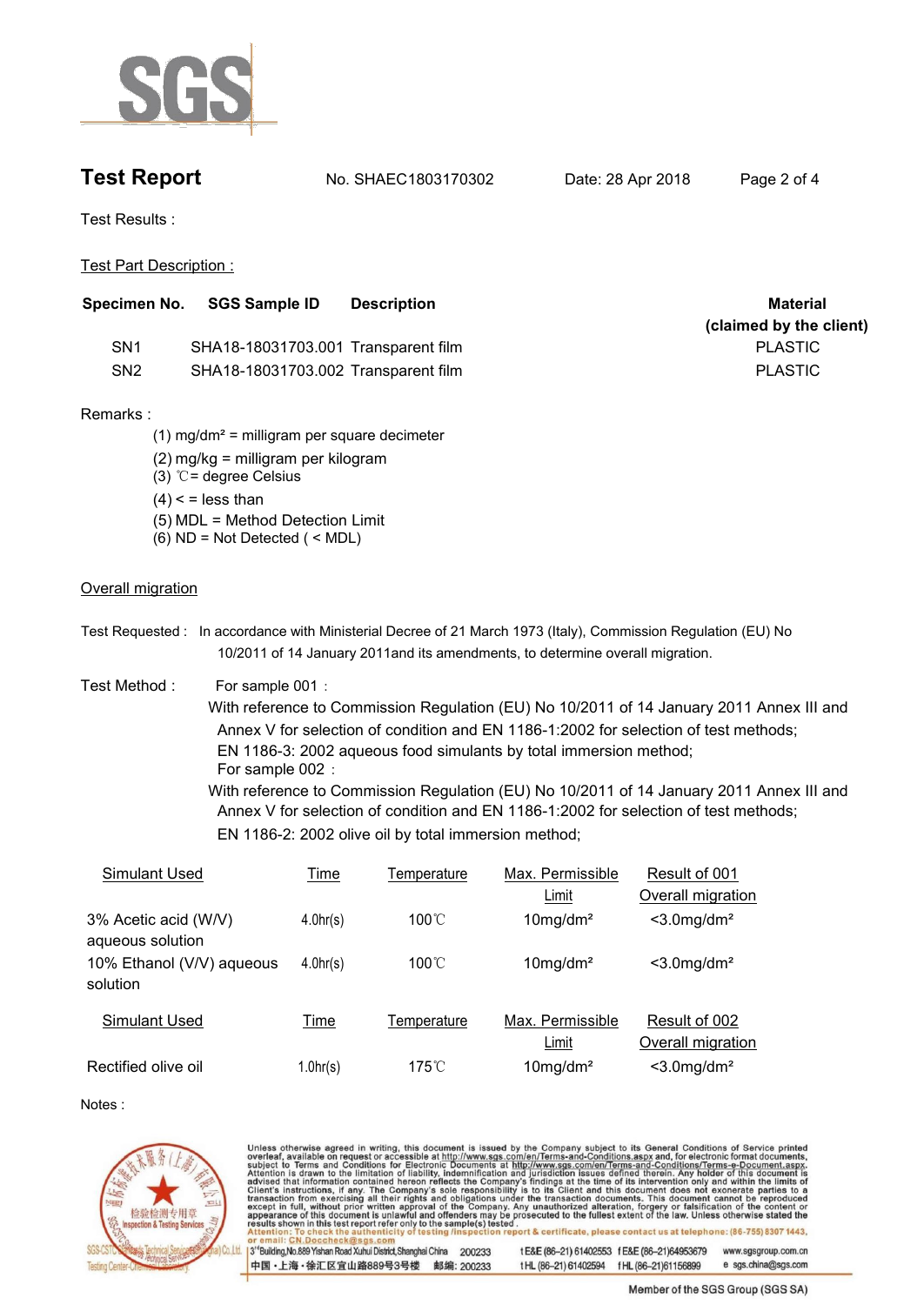

## Test Report **No. SHAEC1803170302** Date: 28 Apr 2018 . Page 3 of 4

- (1) For sample 001 : Analytical tolerance of aqueous simulants is 2 mg/dm<sup>2</sup> or 12 mg/kg
- (2) For sample 002 :Analytical tolerance of fatty food simulants is 3 mg/dm² or 20mg/kg
- (3) Test condition & simulant were specified by client. .

#### **Specific migration of heavy metal.**

- Test Requested : In accordance with Ministerial Decree of 21 March 1973 (Italy), Commission Regulation (EU) No 10/2011 of 14 January 2011 and its amendments, to determine Specific migration of heavy metal..
- Test Method : With reference to EN13130-1:2004, analysis was performed by ICP-OES.

#### Sample 001

| Simulant Used:   | 3% Acetic acid (W/V) aqueous solution |
|------------------|---------------------------------------|
| Test Condition : | 60 °C 240.0 hr(s)                     |

| Test Item(s)           | Max. Permissible | Unit      | <b>MDL</b> | Test result |
|------------------------|------------------|-----------|------------|-------------|
|                        | Limit            |           |            |             |
| <b>Migration times</b> | ٠                | ٠         | ٠          | First       |
| Area/volume            | ۰                | $dm^2/kg$ | ٠          | 6.0         |
| Barium (Ba)            | 1                | mg/kg     | 0.25       | <b>ND</b>   |
| Cobalt (Co)            | 0.05             | mg/kg     | 0.01       | ND          |
| Copper                 | 5                | mg/kg     | 0.25       | ND          |
| Iron(Fe)               | 48               | mg/kg     | 0.25       | <b>ND</b>   |
| Lithium (Li)           | 0.6              | mg/kg     | 0.5        | ND          |
| Manganese(Mn)          | 0.6              | mg/kg     | 0.25       | <b>ND</b>   |
| Zinc(Zn)               | 25               | mg/kg     | 0.5        | ND          |

Notes :

(1) Test condition & simulant were specified by client. .



Unless otherwise agreed in writing, this document is issued by the Company subject to its General Conditions of Service printed overleaf, available on request or accessible at http://www.sgs.com/en/Terms-and-Conditions.asp

3<sup>14</sup>Building, No.889 Yishan Road Xuhui District, Shanghai China 200233 中国·上海·徐汇区宜山路889号3号楼 邮编: 200233 tE&E (86-21) 61402553 fE&E (86-21)64953679 www.sgsgroup.com.cn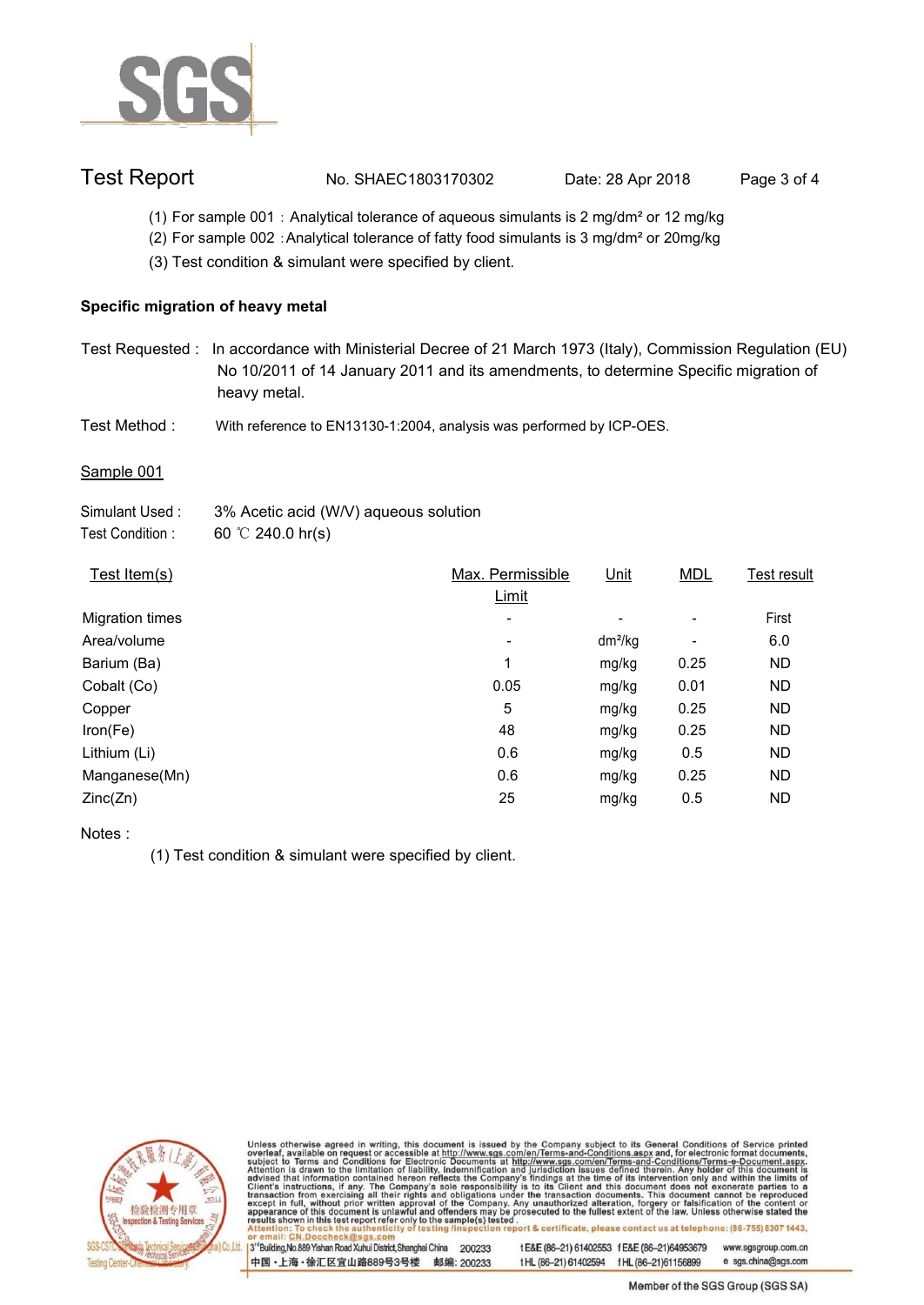

**Sample photo: .**



### **SGS authenticate the photo on original report only .**

**\*\*\* End of Report \*\*\* .**



Unless otherwise agreed in writing, this document is issued by the Company subject to its General Conditions of Service printed overleaf, available on request or accessible at http://www.sgs.com/en/Terms-and-Conditions.asp

3<sup>rd</sup>Building, No.889 Yishan Road Xuhui District, Shanghai China 200233 中国·上海·徐汇区宜山路889号3号楼 邮编: 200233 t E&E (86-21) 61402553 f E&E (86-21)64953679 www.sgsgroup.com.cn tHL (86-21) 61402594 fHL (86-21) 61156899 e sgs.china@sgs.com

Member of the SGS Group (SGS SA)